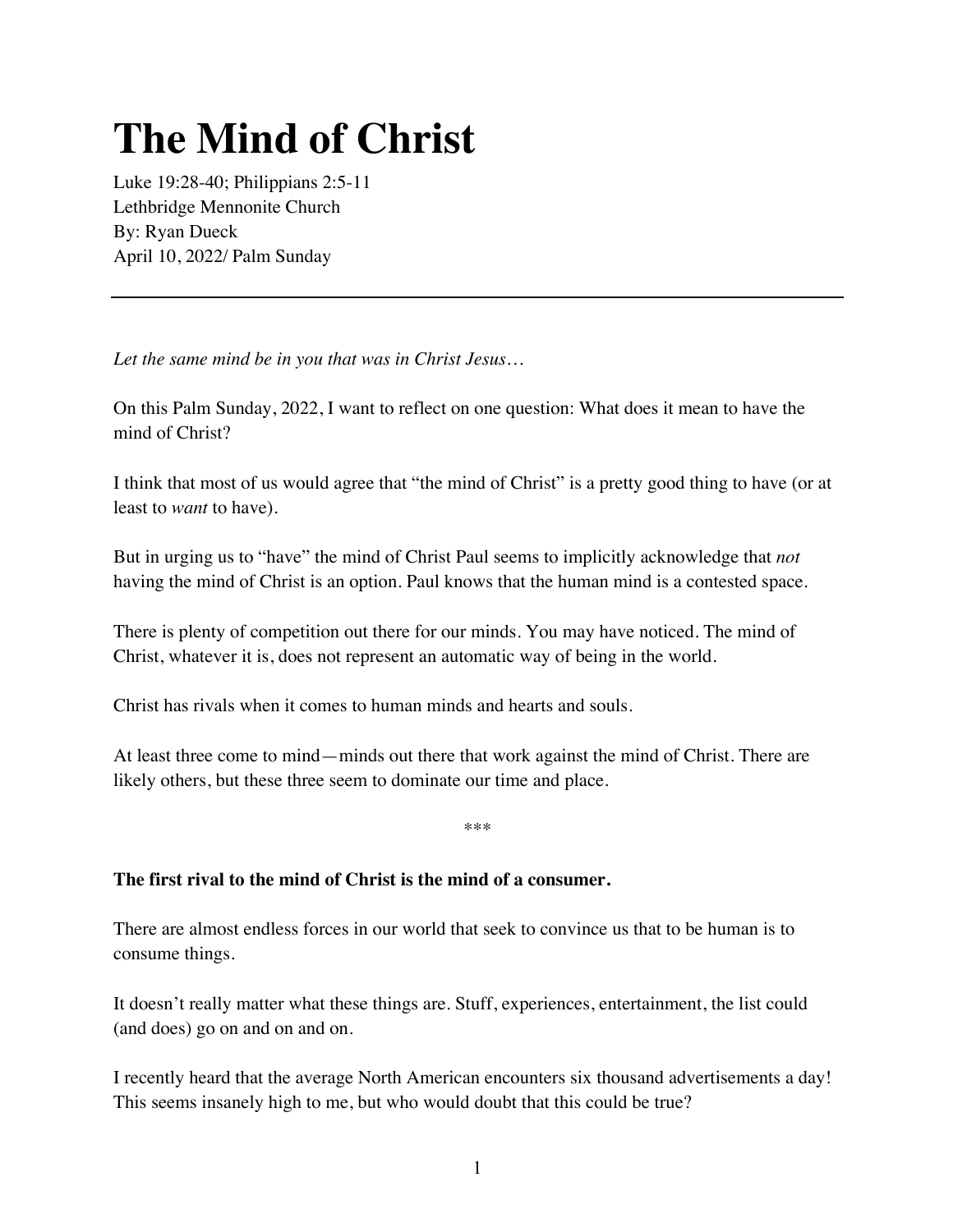These come at us from our televisions, computers, phones, print media, radio, physical signs on buildings and streets. I was in Calgary yesterday and I counted on well over a hundred in a twoblock stretch near the MCC store, each one competing for my attention and my dollars.

Recently, we seem to be increasingly turning our vehicles into our own personal advertising agencies.

There is the familiar advertising of businesses, certainly. But more and more there are all kinds of stickers and flags and slogans plastered on bumpers and back windows advocating various ideologies and causes, opinions about our political leaders and where they might go and how they might get there. Some of these advertisements come with rather creative and graphic illustrations!

Advertising is literally everywhere.

The message, endlessly reinforced in a wide variety of ways, is that you are always a purchase away from true happiness and fulfillment. Virtually limitless resources are devoted to the manufacturing of discontent because people who are content and satisfied don't tend to spend enough to keep the economic engine churning.

When we adopt the mind of a consumer we are reduced to economic units. The central task of being human becomes to be productive in order to be able to consume. We become restless and acquisitive.

This mind of a consumer is obviously very different from the mind of Christ. Jesus lived a life of simplicity and relative poverty. He had no place to lay his head. He taught contentment and trust. He said that that the love of money was the root of all evil.

## **The second major rival to the mind of Christ that I see out there right now is what some have called the righteous mind.**

This mind sees human life as an ideological competition and a moral performance. The dominant domains that the righteous mind is active and energized is often in religion and politics and how these weave their way through the social issues of our time.

Indeed, the righteous mind treats religion as politics. Or politics as religion.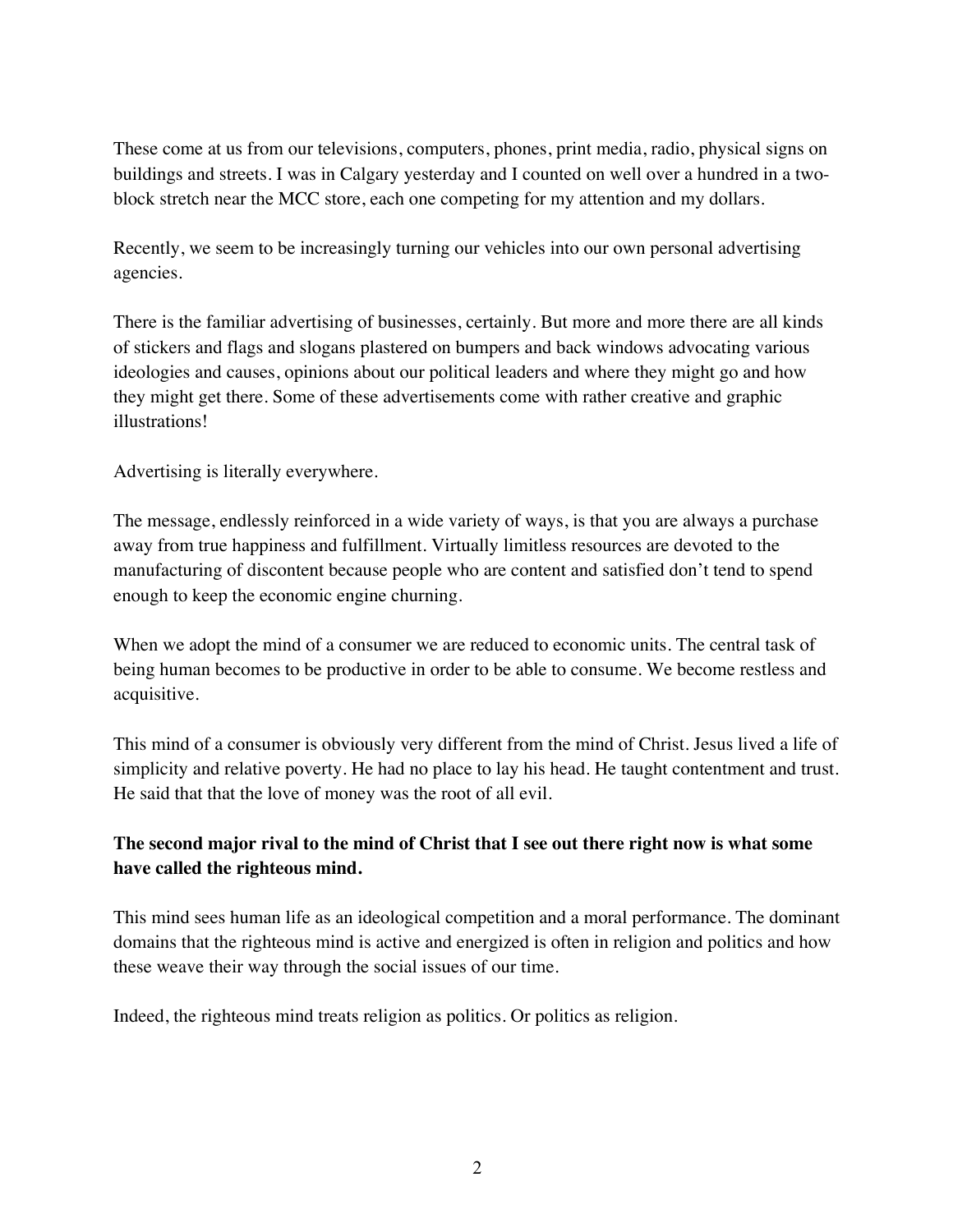The righteous mind is similar to the mind of the Pharisees in Jesus' time. It is constantly evaluating the behaviour and beliefs of others, constantly policing and judging, constantly seeking to reinforce its own rightness and the wrongness of others.

We see this every day in our world, particularly online. Those who have the wrong views are shamed and punished. Those who have the "right" views are trained to endlessly parade these online for the approval of those watching and clicking and liking and sharing.

Every issue becomes a litmus test of purity for the righteous mind. Whether it is Covid or issues around gender identity or race or sexuality or political allegiance or \_\_\_\_\_, the righteous mind seeks always to draw the lines between the clean and the unclean.

Our public discourse becomes a polarized shouting match with two sides drifting ever further apart. Every interaction becomes a kind of sorting exercise where we place people into "good" and "bad" categories based on what they think about the matters that we care most deeply about.

The righteous mind has no patience for nuance, and little grace for the realities of human nature. It also has little appreciation of its own limitations—the idea that it might not see entirely clearly either.

The righteous mind might seem to be better than the mind of a consumer. Surely Jesus would want us to be righteous, right?

But Jesus had an awful lot to say about *self-*righteousness. Indeed, there were few groups of people that Jesus was more critical of than those with a pharisaical mindset, those who sought always to separate the sinners from the righteous.

Jesus said, "you'd better take that log out of your own eye before you go digging around for the speck that you detect in your neighbour's. Jesus said, "whatever criteria you judge by, you'd better prepared to have it coming back in your direction."

Jesus said, "I haven't come for the healthy but the sick." Jesus was called "the friend of sinners."

The righteous mind would rather condemn than befriend sinners.

### **The last major rival to the mind of Christ that I see is what I'll call the authentic mind.**

This mind could be summed up in the common phrases, "You do you" or "Just be true to yourself."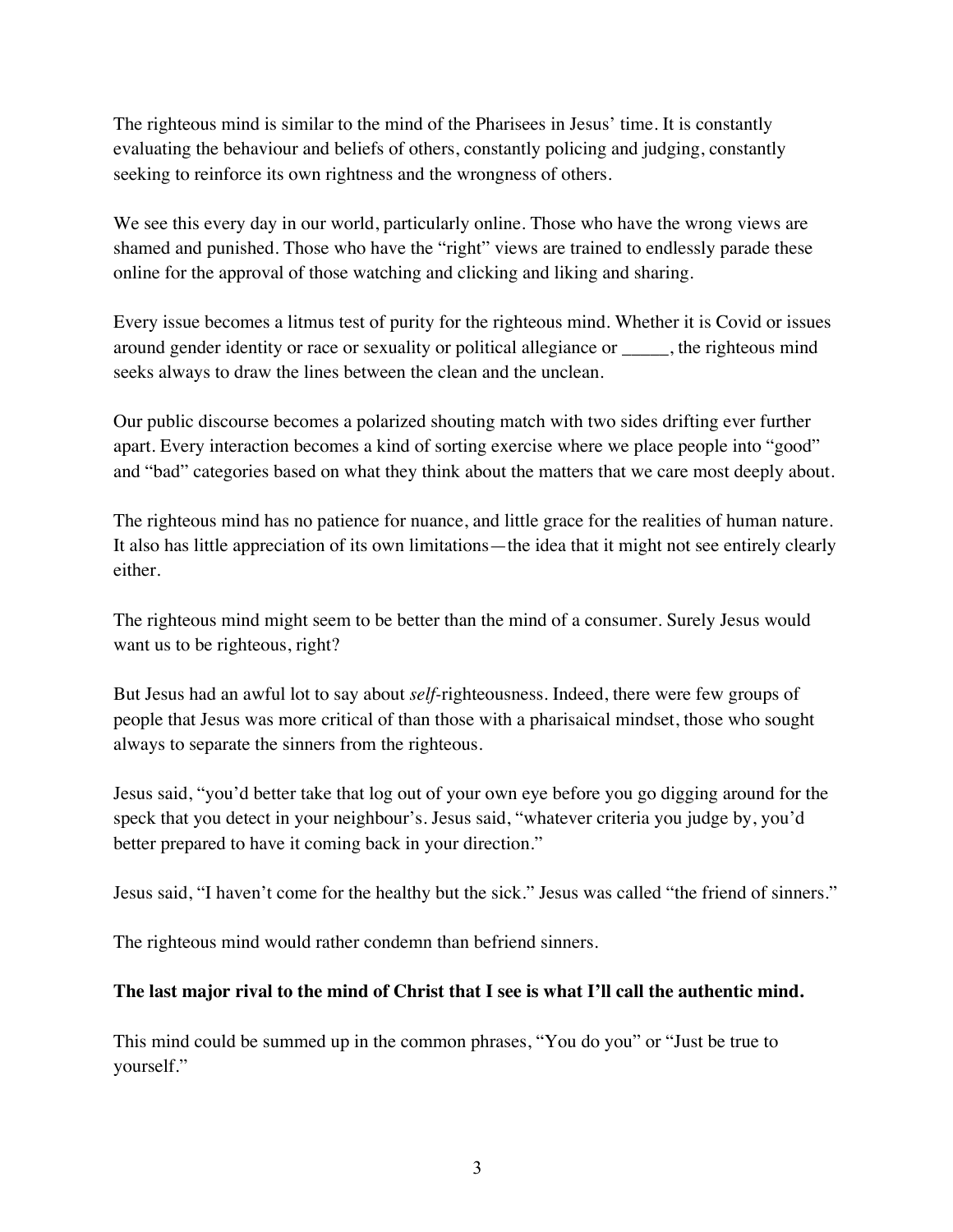This is perhaps the most powerful mind of our cultural moment. And to be clear, there is something good and true about it.

For much of history, human individuality was squelched and stifled by oppressive structures and systems that demanded conformity.

There is something profoundly good and true about the freedom that many now experience to choose their own paths, to explore, to experiment, to create a life using the unique gifts that God has given.

But… (You knew there was a "but" coming, right?)

As a broad narrative for what it means to be human, "You do you" is profoundly inadequate.

We don't need to look very far for evidence of this. To put it bluntly, we're not "doing us" terribly well. Anxiety, depression, addiction, loneliness, confusion, the collapse of families, and relational chaos are rampant.

Institutions and communities are breaking down. Wars and conflict are ever-present realities in a world where "you do you" collides with all kinds of other "you do yous."

Many feel paralyzed by the amount of choice out there, with the felt imperative to go and live a life worthy of posting on social media. "You do you" can feel liberating for some. But it can also feel like a straitjacket.

In the secular void of meaning, the self has to carry a lot of existential weight. And we're not all carrying it very well. We weren't meant to. We weren't meant to have to constantly be creating and curating ourselves in front of a watching audience.

The authentic mind embraces much that is good and true. But taken as a whole life philosophy, "You do you" and "be true to yourself" are woefully inadequate.

Jesus taught and modeled submission to the will and the purposes of God. "Be true to yourself to a point," Jesus might have said. "But be truer to God."

\*\*\*

So, here on Palm Sunday we encounter Jesus entering Jerusalem. He enters on a humble colt to great expectations, but we know that he is not marching to a military victory but to a cross.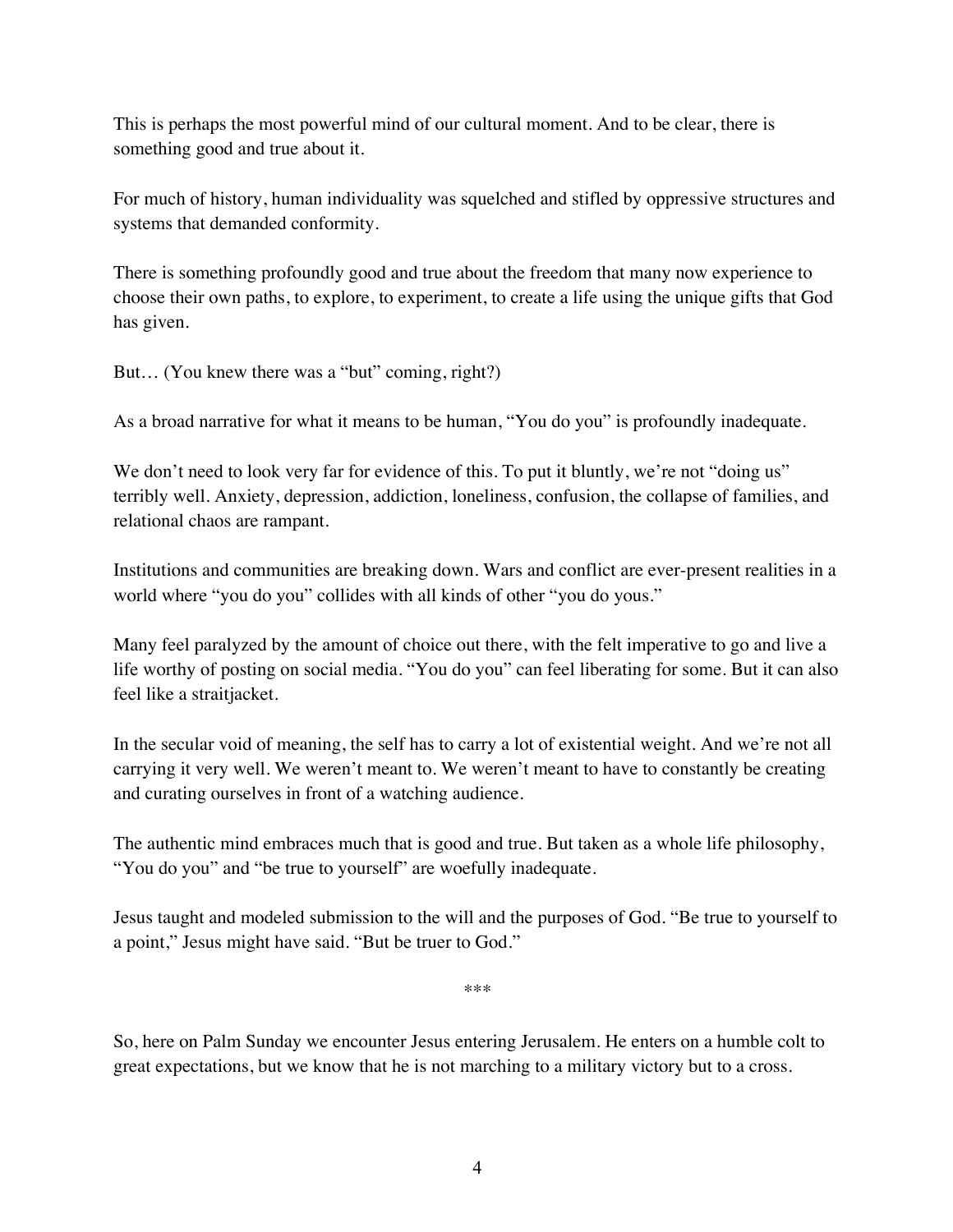What do we learn about the mind of Christ on Palm Sunday? Well, among other things I think we see a powerful critique of each of the rival minds I have discussed thus far.

**Jesus does not come to Jerusalem as a consumer**. He does not come to acquire or accumulate, to display his power.

He enters the city in the same way that he lived his life: a poor, itinerant teacher and healer, with not many possessions to speak of and no apparent desire for more. He enters with great fanfare, but in decidedly unimpressive circumstances. No warhorse or military entourage for Jesus. Just a humble colt and a handful of disciples.

Jesus does not buy into the lie that we are what we have or what we can get or consume. He knows, particularly at this stage of his life, that there is much more to a human life than this.

**Jesus does not come into Jerusalem in flurry of self-righteous anger**. Even though Jesus is the only truly righteous one, he does not condemn or reproach. He stays mostly silent even in the face of outright lies and malicious accusations and a farce of a trial.

He will not even condemn those who are driving the nails into his hands and feet and hoisting him up on a god-awful cross. Instead, he prays that God would forgive these sinners who don't know what they are doing.

**Jesus does not come to Jerusalem to be true to himself** (again, even though he is the only self ultimately worth being true to!).

He models not authenticity but obedience. He does not assert his own will but humbly submits to the will of the Father. *Not my will but yours*. Jesus' anguished prayer in the garden could hardly stand in more stark contrast to the ethos of our day.

Holy Week is the week where Jesus enacts what he teaches. He shows us the mind of Christ in action.

Which brings us finally to Philippians 2. In this passage, Paul quotes what many scholars believe to be one of the oldest hymns or poems of the church, probably written only a few years after the first Easter.

Let the same mind be in you that was in Christ Jesus, who, though he was in the form of God, did not regard equality with God as something to be exploited, but emptied himself, taking the form of a slave, being born in human likeness. And being found in human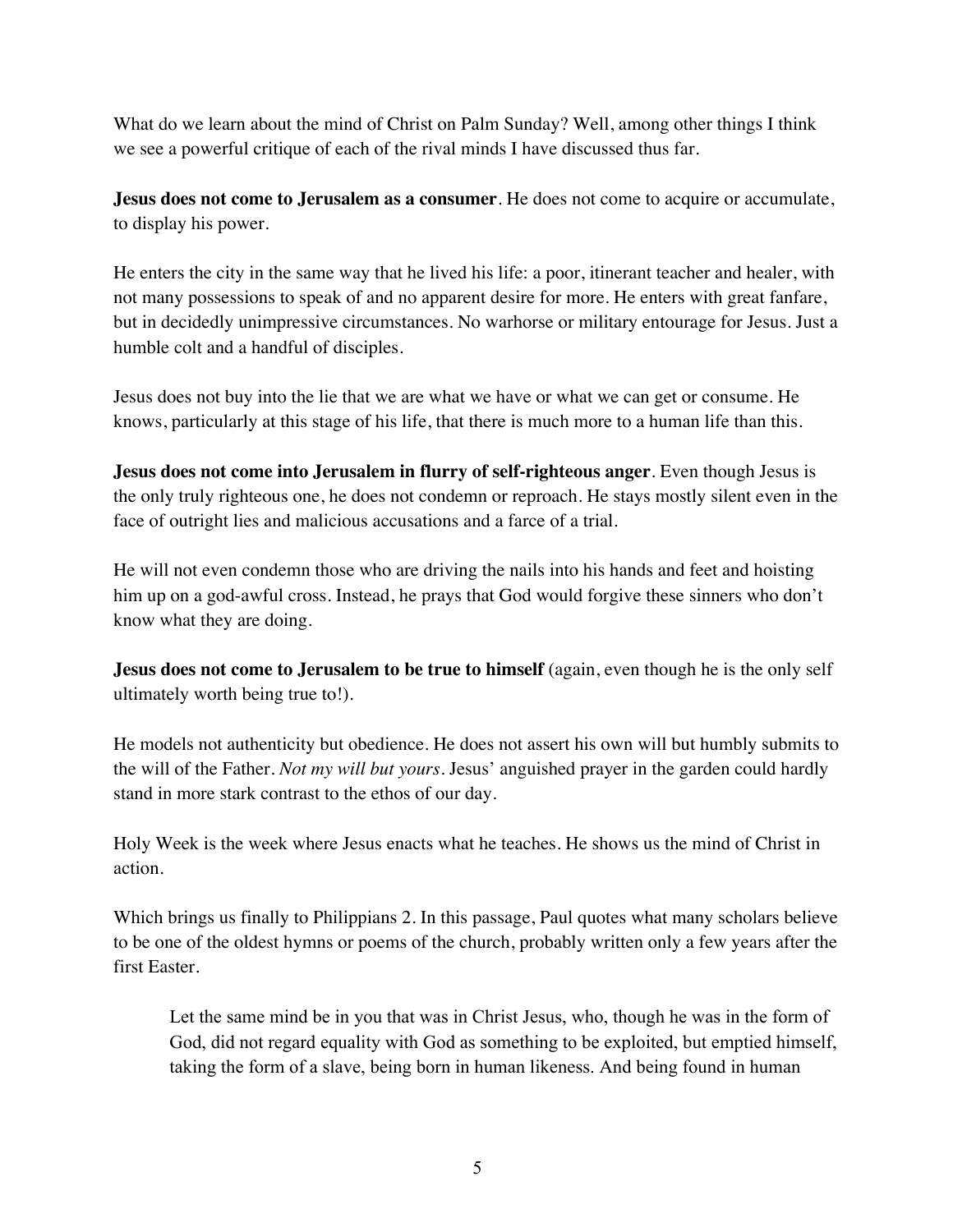form, he humbled himself and became obedient to the point of death-- even death on a cross.

N.T. Wright once said that Jesus shows us "a God who is known most clearly when *he abandons his rights for the sake of the world*."

Jesus models a refusal to scramble for advantage. Choosing the path of servanthood. Humbling oneself. Being obedient and submissive to the will of God.

This is no glorification of weakness. Many people have accused Christianity of this. And sadly, many Christian leaders have abused passages like this to keep vulnerable and powerless people in their place. *You should be content in your low position because you are being like Jesus!*

But this passage is not about glorifying weakness or keeping people with no power in their place. That is not what is going on here.

Jesus chose each one of these approaches deliberately and intentionally. This is a display of strength, conviction, and power.

This is a way of being in the world that is freely chosen.

It is a protest against all the wearisome grasping after status, reputation, and righteousness that our world knows only too well.

\*\*\*

I don't know what you think when you hear a sermon like this.

Maybe you hear something like, "Well, great! I guess I have to go out and get busy having the mind of Christ! On top of all the other things I must do in my life—on top of the bills and the kids and the job and anxieties about my grandkids and health concerns—now I have to figure this out, too!"

I have good news for you. The mind of Christ—like all of God's good gifts—is just that. A gift.

To say that it is a gift is not to say that we are merely passive recipients. We have a role to play. We have choices to make.

There is value in understanding the things in our world that draw us away from the mind of Christ. I wouldn't have structured my sermon the way I did if I didn't believe that this was true.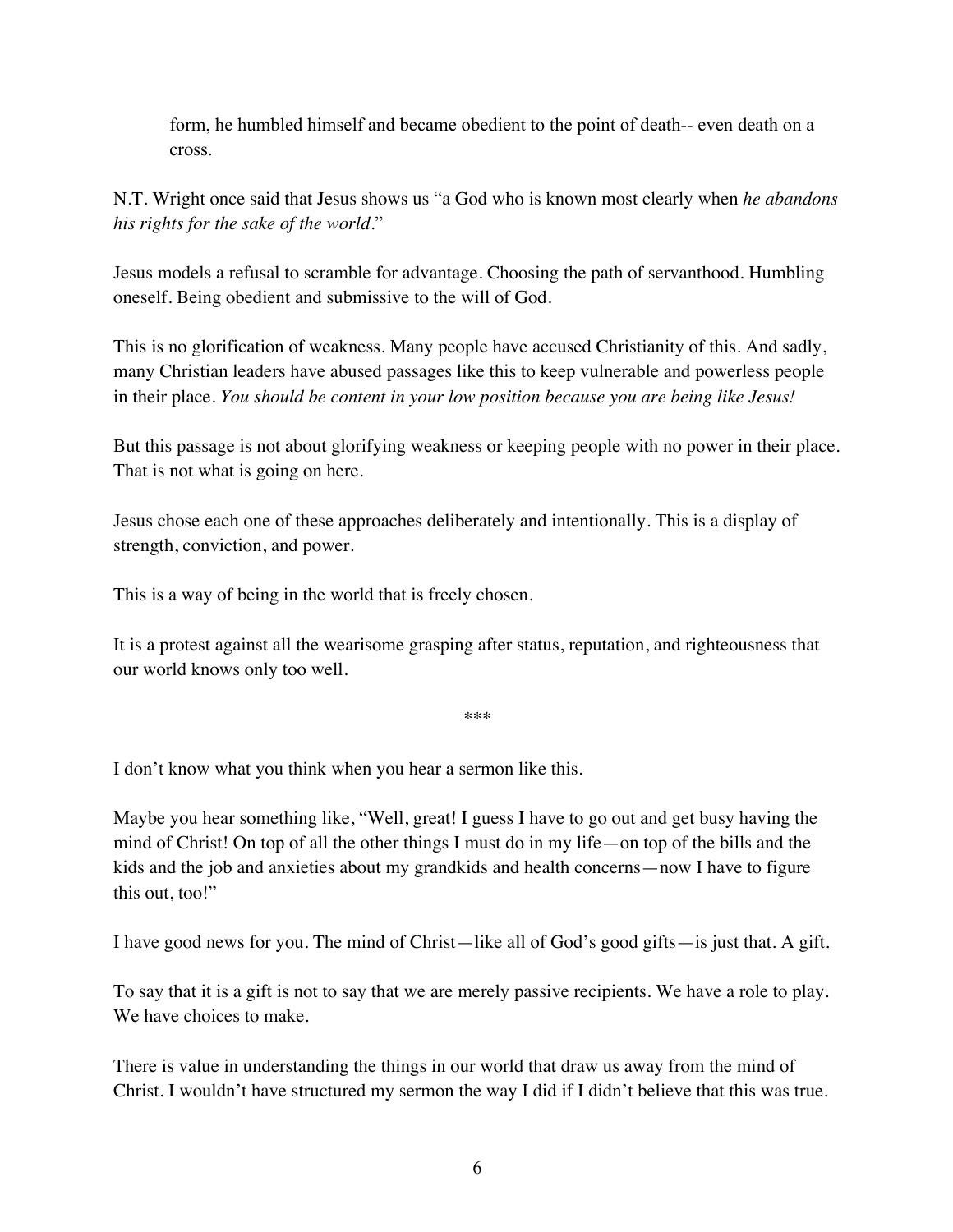It is good to be mindful of the ways in which consumption, self-righteousness, and certain narratives of personal authenticity draw us away from mind of Christ. God does calls us to wisdom and discernment.

But I fundamentally believe that the good news of the gospel is not, "Be better and try harder for Jesus!" It is, rather, "Believe and receive the hope and the blessing of what God, in Christ, has accomplished on your behalf and for the sake of the world."

The mind of Christ isn't something we have to conjure up. It is a gift to be received and gracefully tutored in over the course of a lifetime.

Elsewhere, when addressing the church in Corinth, Paul talks about how God has given us his spirit for discernment. He quotes the prophet Isaiah in asking a hypothetical question:

> "For who has known the mind of the Lord so as to instruct him?"

The implied answer is obvious: "no one." God's ways are immeasurably beyond us. This is the context of the quote from Isaiah.

But Paul goes on to end the passage thus:

### **But we have the mind of Christ** (1 Cor. 2:16).

We have the mind of Christ. Already. Those of us who have cast our lot with Jesus already have his mind at work in our hearts and minds.

We don't have to go find it. We don't have to create it by an exercise of sheer will alone. It is not far from any of us.

Moses was not speaking specifically of the mind of Christ when he addressed the Israelites in the book of Deuteronomy. But his words pointed beyond their immediate context, echoing right down to the present.

Surely, this commandment that I am commanding you today is not too hard for you, nor is it too far away. It is not in heaven, that you should say, "Who will go up to heaven for us, and get it for us so that we may hear it and observe it?" Neither is it beyond the sea, that you should say, "Who will cross to the other side of the sea for us, and get it for us so